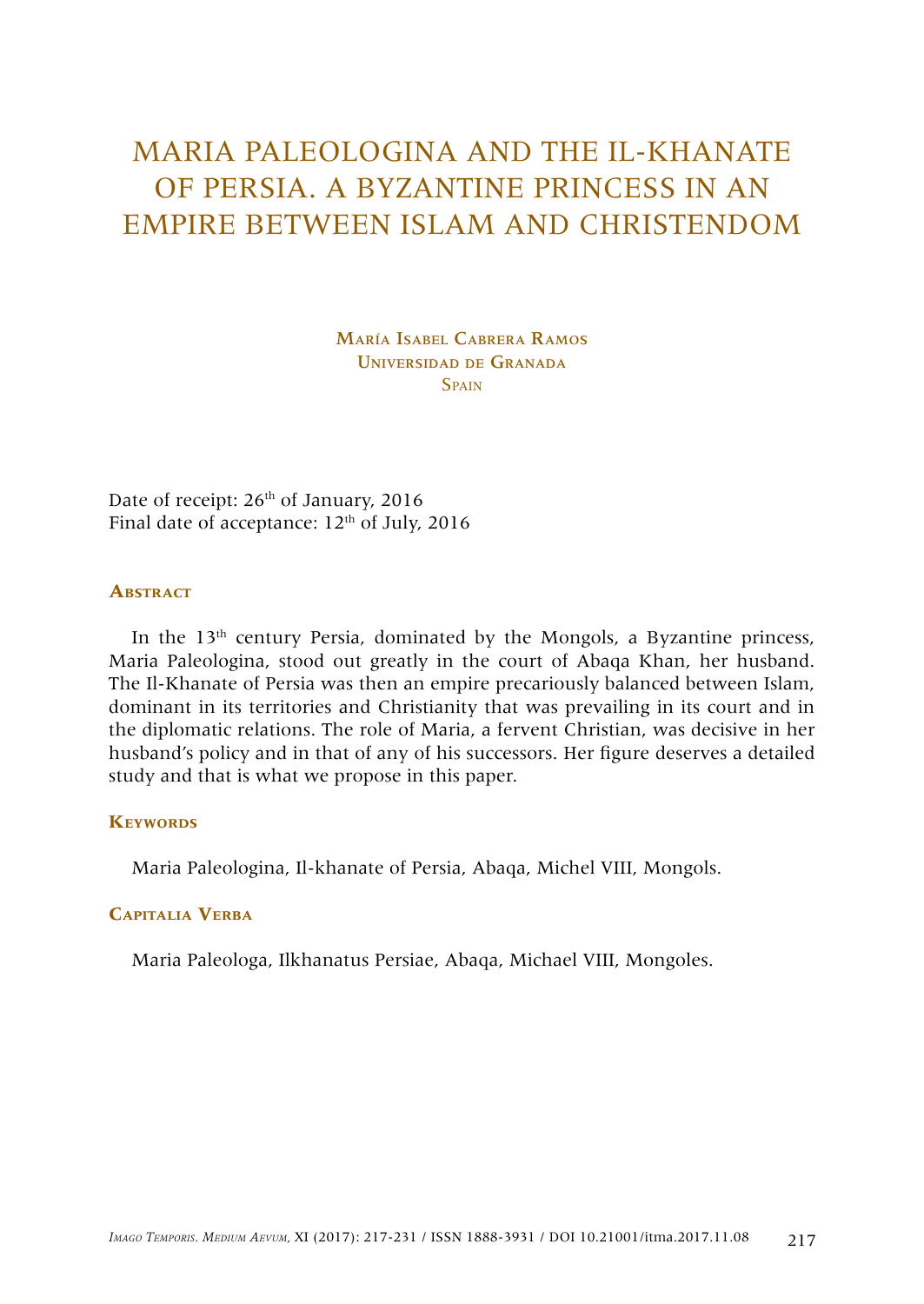## **1. Introduction**

The great expansion of Genghis Khan's hordes to the west swept away the Islamic states and encouraged for a while the hopes of the Christian states of the East. The latter tried to ally themselves with the powerful Mongols and in this attempt they played the religion card.<sup>1</sup> Although most of the Mongols who entered Persia, Iraq and Syria were shamanists, Nestorian Christianity exerted a strong influence among elites, especially in the court. That was why during some crucial decades for the history of the East, the Il-Khanate of Persia fluctuated between the consolidation of Christian influence and the approach to Islam, that despite the devastation brought by the Mongols in Persia,<sup>2</sup> Iraq and Syria remained the dominant factor within the Il-khanate.

## **2. The Latins, Byzantium and the alliance with the Mongols**

Constantinople, Acropolis of the Universe, capital of the Roman Empire, that had been, by God's will, under the power of the Latins, finds itself again under the power of the Romans, and this was granted through us.<sup>3</sup>

The year was 1261 and the sovereign so expressed, arrogant and proud was the future Michael VIII Palaeologus, who had just accomplished the dream long shared by the Greeks: reconquer Constantinople and throw the Latins out of it. But this arrogant ruler had ahead of him an even more titanic task than the one done so far: to restore and maintain the Byzantine Empire against its many enemies. He had much to fear; therefore he used to resort to divination worried about what fate might bring to his dynasty and his Empire.<sup>4</sup> An Empire which at that time was nothing more than *un corps grêle, disloqué, misérable, sur lequel se posait une tête énorme,*  Constantinople.<sup>5</sup> From each one of the cardinal points, there were predators lurking, and the Empire in the centre like a wounded animal; East in Asia the Turks and the Mongols, the Serbs and the Bulgarians North in the Balkans; the Venetians in the Archipelago, the Genoese in the Black Sea and the Latins West.<sup>6</sup> At this



<sup>1.</sup> Foltz, Richard. *Religions of the Silk Road.* New York: Palgrave Macmillan, 2010.

<sup>2.</sup> Morgan, David. *The Mongols.* Malden: Blackwell Publishing, 2007.

<sup>3.</sup> Gregoras, Nicephorus (Γρηγοράς, Νικηφόρος). *Ρωμαïκή Ιστορία. Α' Περίοδος: 1204-1341,* ed. and trans. Dimitrios Moschos (Διμιτριοσ Μόσχος). Athens: Νέα Σύνορα, 1997: 103-109.

<sup>4.</sup> Ducas. *Historia Turco-Bizantina*, ed. Francisco Javier Ortolá, Fernando Alconchel. Madrid: Antonio Machado Libros, 2006: 66, 2643-264; *La Gran Conquista de Ultramar*, ed. Louis Cooper. Madison: Hispanic Seminary of Medieval Studies, 1989: 255.

<sup>5.</sup> "a weak, emaciated and miserable body with a huge head: Constantinople". Diehl, Charles. *Etudes byzantins*. Paris: A. Picard et fils, 1905: 220 ("L'Empire byzantin sous les Paléologues").

<sup>6.</sup> Marcos Hierro, Ernest. *La Croada Catalana. L'exèrcit de Jaume I a Terra Santa.* Barcelona: L'esfera dels Ilibres, 2007; Marcos Hierro, Ernest. "La croada a Terra Santa de 1269 i la política internacional de Jaume I", Jaume I. Commemoració del VIII centenari del naixement de Jaume I, Ferrer i Mallol, Maria Teresa, ed. Barcelona: Institut d'Etudis Catalans, 2011: I, 509-522.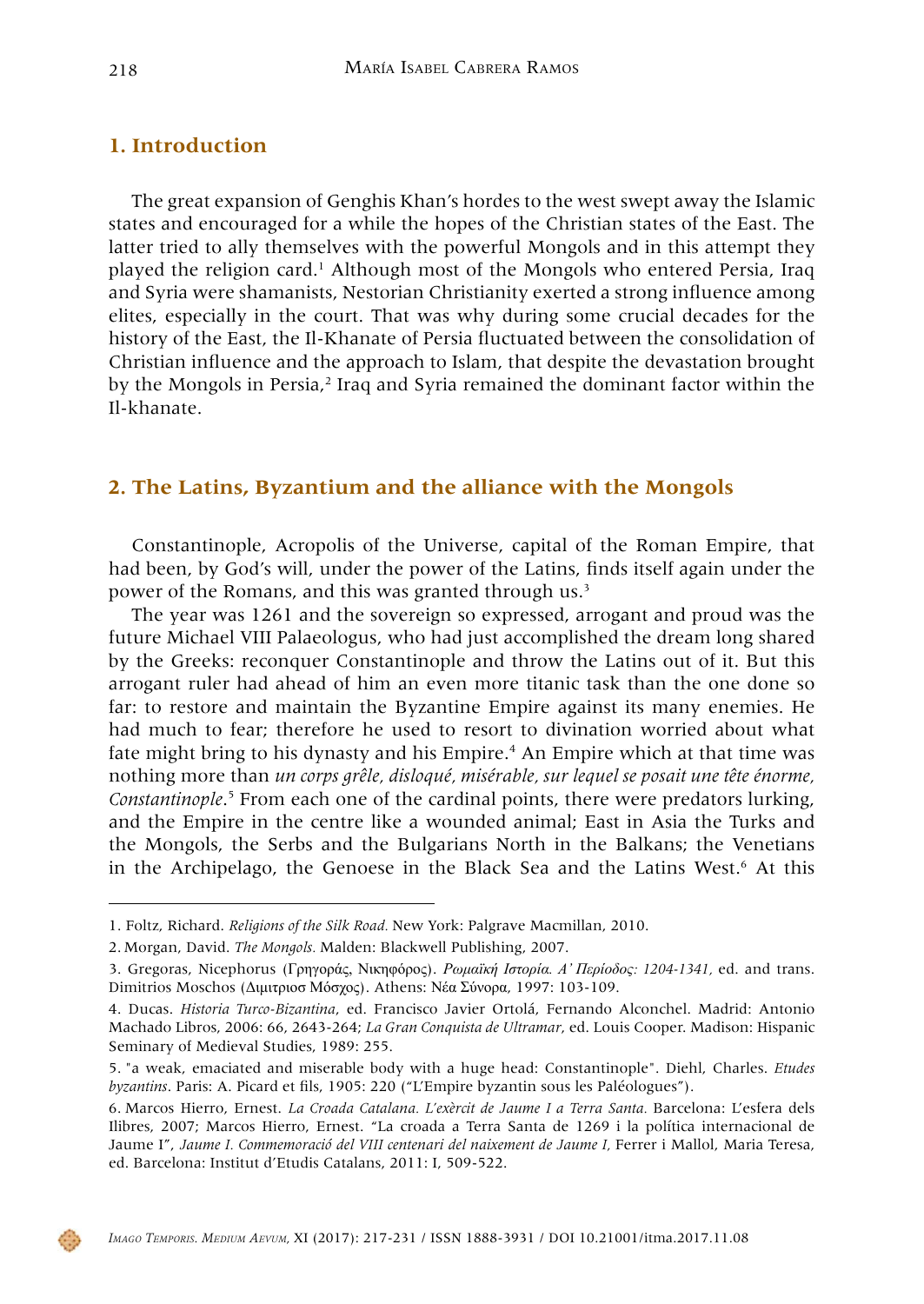juncture was forged a masterful diplomat, Michael: stubborn, crafty, unscrupulous and so skilful that was able to carry out a complicated foreign policy that managed to neutralize the enemies of the Empire and to expand its borders.7

Meanwhile the Byzantine Emperor was trying to regain his capital and his empire and was facing his Western enemies; the Mongols had settled in Persia and Iraq and were trying to take over Syria.<sup>8</sup> This led to a new division of strategy and powers in the East, where Mamelukes, Turks and Mongols were fighting to gain control of the region. The Byzantine ruler decided to use the diplomatic roads opened by the new situation and sent two embassies, one to the Mamluk sultan and another one to Hulagu, prince of the Tartars.<sup>9</sup> By the first embassy was not established any alliance, the second will have more positive and lasting outcomes as the Mongols and the Byzantines forged a lasting, but of a complex character, political and military alliance between two very different political and cultural worlds.10 The emperor sent numerous gifts and sealed alliances signed by two imperial marriages, one with the Khan of the Golden Horde and the other with the first Khan of the Il-Khanate: Hulagu.<sup>11</sup> Two illegitimate daughters of Michael VIII, Maria and Euphrosyne,<sup>12</sup> gotten with one of his mistresses whose name is unknown, although we know that she lived in Constantinople between 1224-1307 and belonged to the family of Diplovatatzoi or Diplobatatzés.13

<sup>7.</sup> Beihammer, Alexander; Parani, Maria; Schabel, Chris. *Diplomatics in the Eastern Mediterranean 1000- 1500. Aspects of Cross-Cultural Communication.* Leiden-Boston: Brill, 2008; *La Crónica de Morea*, ed. José M. Egea. Madrid: Consejo Superior de Investigaciones Científicas, 1996: 295; Bar Hebraeus. "Chronicles". *Syri.ac. An annotated Bibliography of Syriac resources online*. 12 September 2015 <http://syri.ac/ bhchronicles#CSpage>, see especially chapter 10; Gregoras, Nicephorus (Γρηγοράς, Νικηφόρος). *Ρωμαïκή Ιστορία*…: 116-117; Pachymère. "Histoire des Empereurs Michel et Andronique". *L'antiquité grecque et latine Du moyen* âge. 12 June 2016 <http://remacle.org/bloodwolf/histoireconstantinople/table1.htm>, see book IV: chapter II; chapter XXXII, part 1; chapter XXXV, part 2; chapter IV and chapter XXIX (from the version: Pachymère. "Histoire des Empereurs Michel et Andronique". *Histoire de Constantinople depuis le règne de l'Ancien Justin, jusqu'à la fin de l'Empire. Traduite sur les originaux grecs par Mr Cousin, VI*. Paris: Chez Damien Foucault, 1674); Runciman, Steven. *Vísperas Sicilianas. Una historia del mundo mediterráneo a finales del siglo XIII,* trad. Alicia Bleiberg. Madrid: Revista de Occidente, 1979: 139-140.

<sup>8.</sup> Jackson, Peter. *The Mongols and the West: 1221-1410.* London: Routledge, 2005.

<sup>9.</sup> Pachymère. "Histoire des Empereurs…": book IV, chapter III, part 1.

<sup>10.</sup> Mansouri, Mohamed Tahar. "Byzantins, Mamluks et Mongols aux alentours de 1265", *Byzantiaka XII* (1992): 317-324; *Mongols, Turks and others. Euroasian nomads and the Sedentary World,* ed*.* Reuven Amitai, Michal Biran. Leiden-Boston: Brill, 2005.

<sup>11.</sup> Richard, Jean. "Älgigidäi à Gazan: la continuité d'une politique franque chez les Mongols d'Iran", *L'Iran face à la domination mongole*, Denise Aigle, ed. Teheran: Institut français de recherche en Iran, 1997: 57-69; Gregoras, Nicephorus (Γρηγοράς, Νικηφόρος). *Ρωμαïκή Ιστορία*…: 62; Amitai-Preiss, Reuven. "Hulagu Khan", *Encyclop*æ*dia Iranica,* Ehsan Yarshater, Ahmad Ashraf, eds. New York: Bibliotheca Persica Press, 2001: X, 554-557. Online version available in: Amitai-Preiss, Reuven. "Ḡāzān Khan, Maḥmūd (1271-1304)". *Encyclopædia Iranica.* 3 February 2012. 12 June 2016 <http://www.iranicaonline.org/ articles/gazan-khan-mahmud>.

<sup>12.</sup> Pachymère. "Histoire des Empereurs…": book IV, chapter III, part 2.

<sup>13.</sup> Hunger, Herbert, ed. *Prosopographisches Lexikon der Palaiologenzeit, 3 Faszikel: Δ...-'Ησύχιος*. Viena: Erstellt von E. Trapp, 1978: 50-51.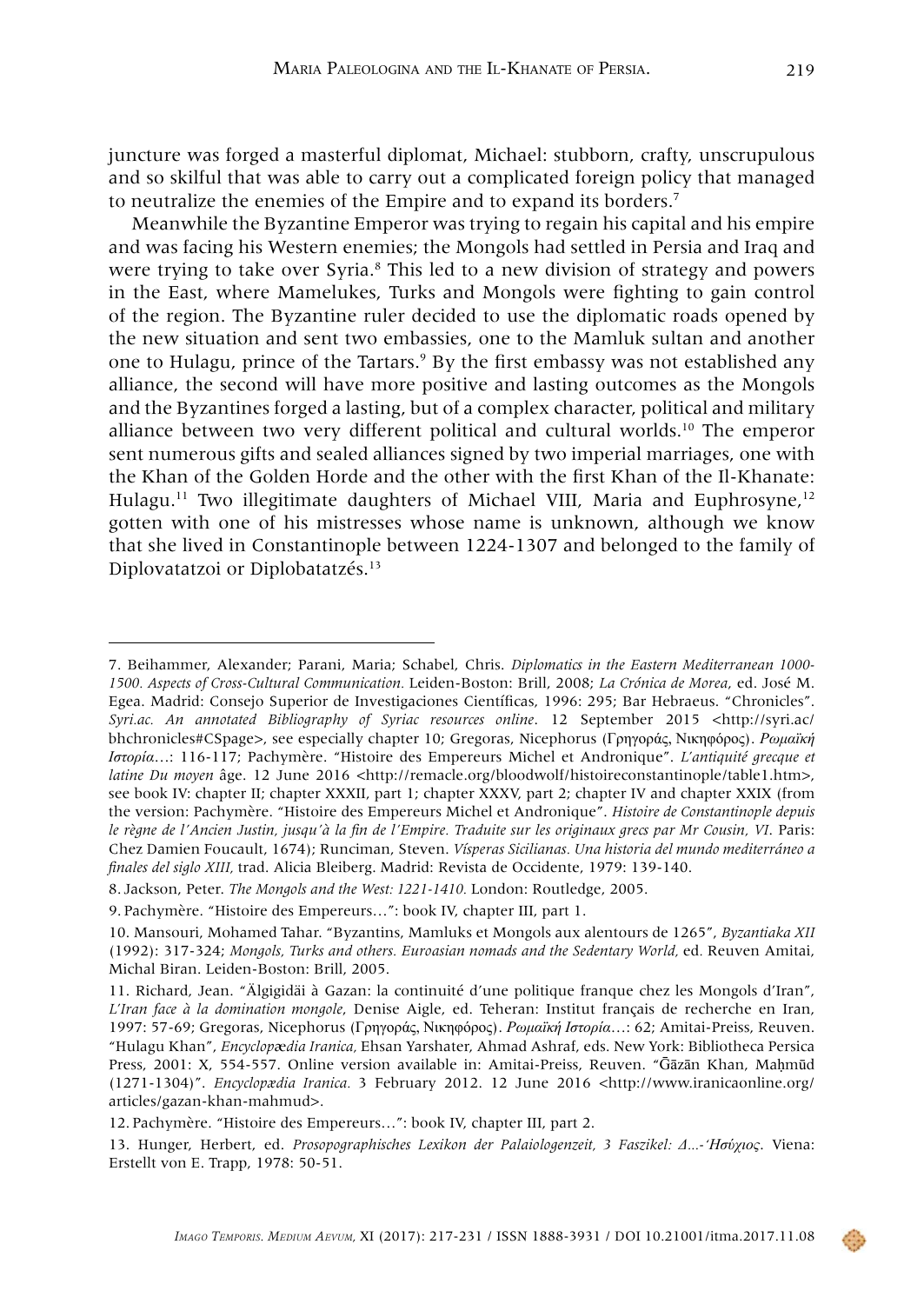Maria Paleologina (1258/9-1282) was the first to arrive in 1265 to mongol lands being the future wife of Hulagu, as part of an ambitious plan of political and military cooperation between the Byzantines and the Mongols. For both Hulagu and Michael VIII being allies suited them at the time.<sup>14</sup> The Byzantine emperor in this way overcame his ineffectiveness to protect the eastern borders of the Empire, using the Mongols to hold the Turkish threat.<sup>15</sup> Michael wanted to protect his empire at all of its costs, and so he acted oblivious to religious or ethnic prejudices, as did in his time John Vatatzes (emperor of Nicaea) when he allied himself with the Seljuks of Iconium to guard against the threatening Mongolian expedition that was then progressing unstoppable in Russia, Hungary and Poland.<sup>16</sup> In addition to strategic and defensive considerations, Michael had to think about the profitability of the location of the Hulagu's states that were cutting the land route between the Mamluks and the Kiptchaks (Cumans), this route was not only of economic importance to the Mamluks and Italian merchants, but also of political and military one. It was among the Cumans that slaves were drawn, and once arrived in Egypt, were becoming Mamluks forming the military and political elite of the country.<sup>17</sup> Thus, the control of the land route by the Byzantine emperor together with his control of the Hellespont, the Bosporus and the Black Sea gave him a powerful tool of pressure on the Mamluks of Egypt.

To Hulagu, the conqueror of Persia and Baghdad, who dreamed of conquering the entire Muslim East, coalition with the Byzantines, also appeared very fruitful.<sup>18</sup> The Christian sovereigns were not strangers to him, because even before agreeing with Michael he had been in contact with Louis IX of France to whom he offered a coalition to conquer Jerusalem for the benefit of the 'Holy Man' (Pope),19 a conquest that failed due to the extreme heat and the lack of provisions. Despite this setback Khan continued in his efforts to form a connection between the Christians and the Mongols against the Muslims, hence he was trying continually to partner with the Christians: Latins and Byzantines, against whom he had no prejudices as it was demonstrated after the tough and bloody invasion of Persia, which led the region in



<sup>14.</sup> Al-Dīn, Rashīd. *The Successors of Genghis Khan*, ed. John Andrew Boyle. New York-London: Persian Heritage Series, 1971: 233.

<sup>15.</sup> Geanakoplos, Deno John. *Emperor Michael Palaeologus and the West*. Cambridge (UK): Cambridge University Press, 1959: 81.

<sup>16.</sup> Acropolites, Jorge. *Narración Histórica*, ed. Teresa Vila Vilar. Granada: Centro de Estudios Bizantinos, Neogriegos y Chipriotas, 2012: III, 41, 133.

<sup>17.</sup> Amitai-Preiss, Reuven. *Mongols and Mamluks. The Mamluk-Ilkhanid War, 1260-1281.* Cambridge (UK): Cambridge University Press, 1995.

<sup>18.</sup> Sudheim, Ludolph de. "Le Chemin de la Terre Sainte", *Croisades et Pèlerinages. Récits, Chroniques et Voyages en Terre Sainte XIIe-XVIe siècle,* Danielle Régnier-Bohler, ed. Paris: Robert Laffont, 1997: 1029- 1056, especially, XXXI-XXXII, 1054; 'Abd Az-Zahir, Ibn. "Baibars against Tripoli and Antioch. His Letter to Bohemond VI", *Arab Historians of the Crusades*, ed. and trans. Francesco Gabrieli. London: Routledge-Kegan Paul, 1957: 308; Sparapet, Smbat. *Chronicle*, ed. Robert Bedrosian. New Jersey: Long Branch, 2005: 110, 114, 116; Nicolle, David. *The Mongol Warlords: Genghis Khan, Kublai Khan, Hülägü, Tamerlane*. New York: Richard Hook, 1990.

<sup>19.</sup> Meyvaert, Paul. "An Unknown Letter of Hulagu, Il-khan of Persia, to King Louis IX of France". *Viator*  11 (1980): 258.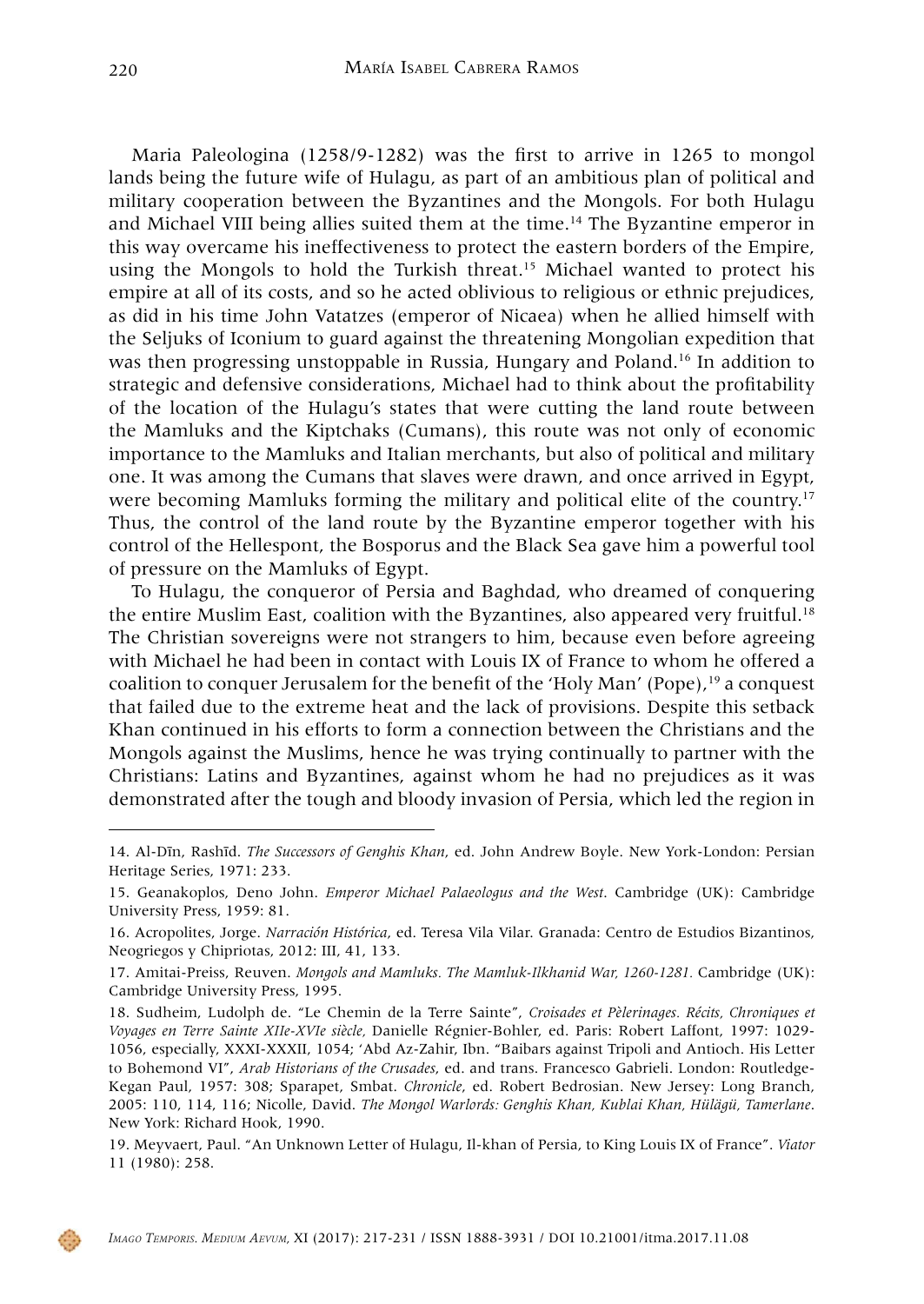a period of prosperity and freedom for Christians.20 Definitely and as shown later, this prosperity was due to the influence of his Christian mother Sarkutti Bagi and his favorite wife Khatun Dokuk a stubborn Nestorian from the Khereid people, both decisive in their political and religious decisions.<sup>21</sup> The influence of Christian wives over the rulers of Persia was not new, like the Persian Queen Shirin, wife of Chosroes II, who occasionally determined his political and religious decisions.22 While the majority of the Mongols were shamanists and Buddhist, many Mongolian women had been attracted by the Nestorian Christianity that had entered in some of their tribes, like in that of the Naimans and the Khereids, since the XI century. The arrival of Christian missionaries and ambassadors from the West since 1245 to the Mongol lands reinforced the Christian influence among the Mongols and especially among the women of the court. These succeeded at influencing their ruling husbands and sons as it had already occurred earlier in Europe with the Christianisation of the wives and mothers of the pagan kings which determined the fate of entire nations.<sup>23</sup> In Persia, the role played by Dokuk Khatun was especially prominent.24 Her husband was consulting with her about everything; the Mongols respected her and the Christians revered her.25 Hulagu's wife was a devout and determined Christian who was not afraid the Islamism of the vast majority of the subjects of her husband. So, she ordered the destruction of more than a few mosques, forbade the celebration of feasts in the name of Allah, built numerous churches, granted many privileges to the Christians at the expense of Muslims who condemned to servitude, and even saved the lives of the Christians of Baghdad and

<sup>20.</sup> De Nicola, Bruno. "Las mujeres mongolas en los siglos XII y XIII. Un análisis sobre el rol de la madre y la esposa de Ghinggis Khan". *Acta Histórica y Arqueológica Medievalia,* 27-28 (2008): 37-64.

<sup>21.</sup> Al-Dīn, Rashīd. *The Successors of Genghis Khan*…: 100, 106.

<sup>22.</sup> Al-Tha'ālibī, 'Abd al-Malik b. Muhammad b. Ismā'il. *Histoire des rois des perses*, ed. Hermann Zotenberg. Amsterdam: Academic Publishers Associated Oriental Press, 1979: 671, 691; Greatrex, Geoffrey; Lieu, Samuel, eds. *The Roman Eastern frontier and the Persian Wars: Part. II, ad 363-630: A narrative Source Book*. New York: Routledge, 2002: 229 ("The Khuzistan Chronicle"); Ryan, James D. "Christian wifes of Mongol Khans: tartar queens and missionary expectations in Asia". *Journal of the Royal Asiatic Society,* 8-9 (1998): 411-421.

<sup>23.</sup> Ryan, James D. "Christian Wives of Mongol Khans: Tartar Queens and Missionary Expectations in Asia". *Journal of the Royal Asiatic Society,* 8/3 (1998): 411-421; Weatherford, Jack. *The Secret History of the Mongol Queens.* New York: Broadway Paperbacks, 2010; Buell, Paul D. "Some Royal Mongol Ladies: Alaqa-Beki, Ergene-Qatun and Others". *World History Connected*. 20 March 2016 <http://worldhistoryconnected. press.illinois.edu/7.1/buell.html>; Runciman, Steven. "The Ladies of the Mongols", Εις Μνήμην Κ. Αμάντου, Nikolaos V. Tomadakes (Νικολαοσ Β. Τομαδακεσ), ed. Athens: Μυρτίδη, 1960: 47-50.

<sup>24.</sup> Fiey, Jean Maurice. "Iconographie Syriaque, Hulagu, Doquz Khatun… et six ambons?". *Le Museon,* 87 (1975): 59-64; Melville, Charles P. "Dokuz (Doquz) Katun", *Encyclopædia Iranica,* Ehsan Yarshater, Ahmad Ashraf, eds. Costa Mesa: Mazda Publishers, 1996: VII, 475-476; Melville, Charles. P. "Bologan (Bulugan) Katun", *Encyclopædia Iranica,* Ehsan Yarshater, Ahmad Ashraf, eds. New York-London: Routledge-Kegan Paul, 1990: IV, 338-339. Online version in: Melville, Charles. P. "Bologan (Bulugan) Katun". *Encyclopædia Iranica.* 15 December 1989. 26 January 2016 <http://www.iranicaonline.org/articles/bologan-katun-thename-of-three-of-the-royal-wives-of-the-mongol-il-khans-in-iran>.

<sup>25.</sup> Al-Dīn, Rashīd. *The Successors of Genghis Khan*...: 145.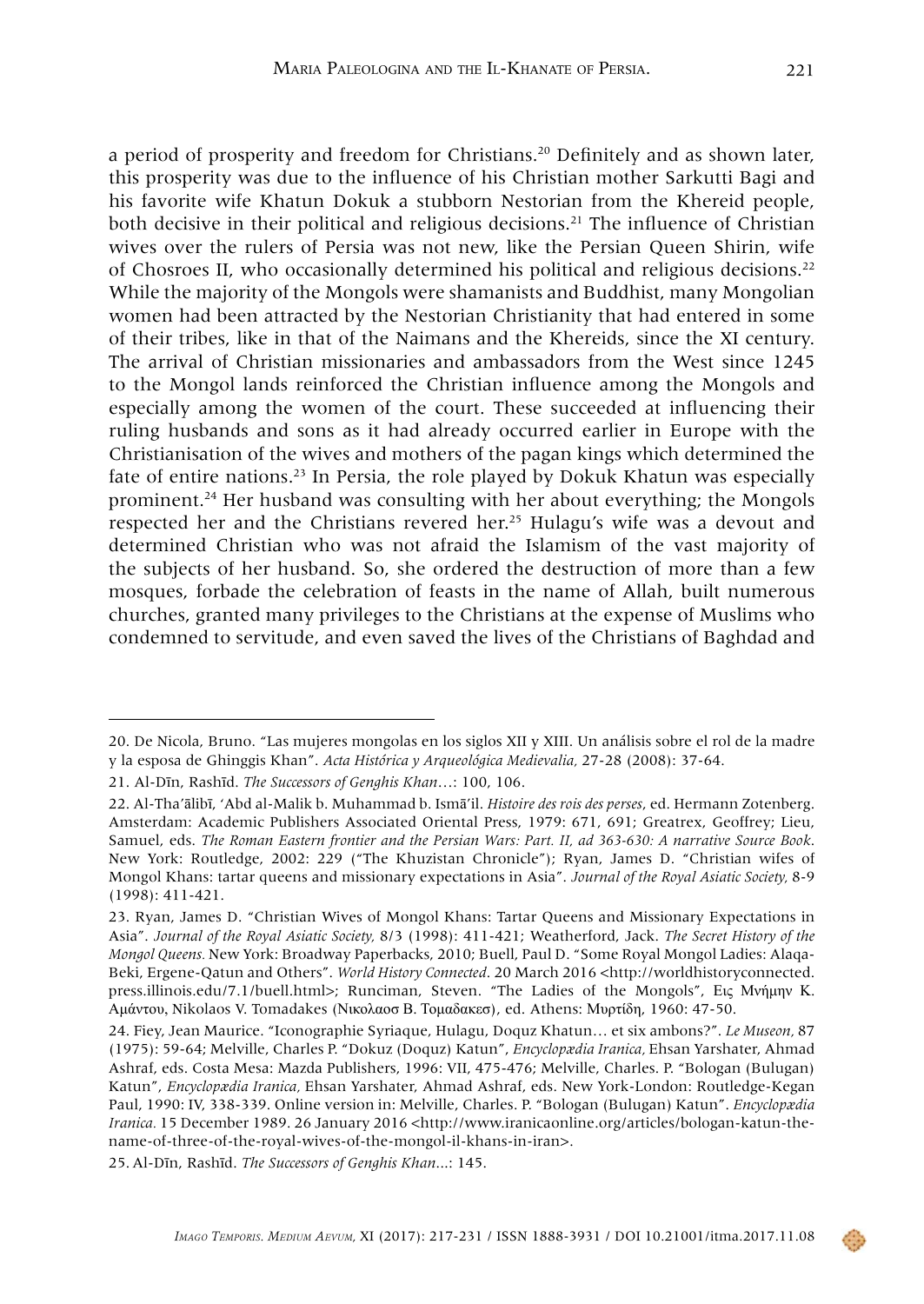Aleppo when these cities were taken by the army of her husband.<sup>26</sup> The footsteps of this tremendous Christian queen will follow another woman no less obstinate in her deep religious beliefs: Maria Paleologina.<sup>27</sup>

The winter of 1265 a new Christian queen came to Persia as part of a diplomatic marriage destined to seal the alliance of the Khan with Michael VIII, which would provide a new wife to fill the bed of the old Hulagu. The Byzantine imperial entourage had left Constantinople towards Tabriz led by the Patriarch of Antioch and Euthymius Theodosius de Villehardouin, abbot of the Monastery of Pantocrator, escorting the very young fiancée and his magnificent imperial baggage that included among others a splendid chapel with curtains embellished with images of Saints and the Holy Cross and enriched with lots of drinks prepared for the celebration of the sacred mysteries.28 Being in Kayseri (Caesarea in Cappadocia) the members of the entourage of Maria Paleologina were informed of the death of Khan in February.<sup>29</sup> just when he planned to march against Egypt as part of his coalitions with the Christians.30 This death far from breaking the Byzantine-Mongol alliance led to Maria being asked to marry his successor: Abaqa, favourite son of Hulagu, governor of Turkestan and his heir. He in this way consolidated his father's association with the Christians against the Muslims of Egypt and Syria.<sup>31</sup>

<sup>26.</sup> Sawma, Rabba. *The Monks of Kublai Khan Emperor of China*, ed. Ernest Alfred Wallis Budge. London: Religious Tract Society, 1928: 63 (chapter 8); Conrad, Philippe. *Las Civilizaciones de las Estepas*. Geneva: Editions Ferni, 1977; Vine, Aubrey R. *The Nestorian Churches.* London: The Camelot Press Ltd., 1937: 141- 147; Knobler, Adam. "Pseudo-Conversions and Patchwork Pedigrees: The Christianization of Muslim Princes and the Diplomacy of Holy War". *Journal of World History,* 7/2 (1992): 181-197.

<sup>27.</sup> De Nicola, Bruno. "Women's role and participation in warfare in the Mongol Empire", *Soldatinnen. Gewalt und Geschlecht im Krieg vom Mittelalter bis Heube,* Klaus Latzel, Silke Satjukow, Franka Maubach, eds*.*  Paderborn: Schöningh, 2010: 95-112; De Nicola, Bruno. "Ruling from tents: the existence and structure of women' ordos in Ilkhanid Iran", *The Mongols and Iranian History: Art, Literature and Culture from early Islam to Qajar Persia,* Robert Hillenbrand, Andrew Peacock, Firuza Abdullaeva, eds. London: I.B. Tauris, 2013: 116-136.

<sup>28.</sup> Grigor of Akner. "History of the Nation of Archers. Translated from Classical Armenian by Robert Bedrosian". Attalus: sources for Greek & Roman history. 12 November 2015 [<http://www.attalus.org/](http://www.attalus.org/armenian/gatoc.html) [armenian/gatoc.html>](http://www.attalus.org/armenian/gatoc.html), especially chapter 17; Pachymère. "Histoire des Empereurs…": book IV, chapter III, parts 1-2.

<sup>29.</sup> Bar Hebraeus. "Chronicles…": see especially chapter 11.

<sup>30.</sup> Hayton, Prince. "La Fleur des histoires de la terre d'Orient", *Croisades et Pèlerinages. Récits, Chroniques et Voyages en Terre Sainte XIIe-XVIe siècle,* Danielle Régnier-Bohler, ed. Paris: Robert Laffont, 1997: 803-878, especially 841 (chapter 26).

<sup>31.</sup> Al-Dīn, Rashīd. *The Successors of Genghis Khan*…: 153-154; Hayton, Prince. "La Fleur des histoires…": 839 (chapter 22); Grousset, René. *El Imperio de las Estepas. Atila, Gengis Kan, Tamerlán.* Madrid: Edaf, 1991: 407.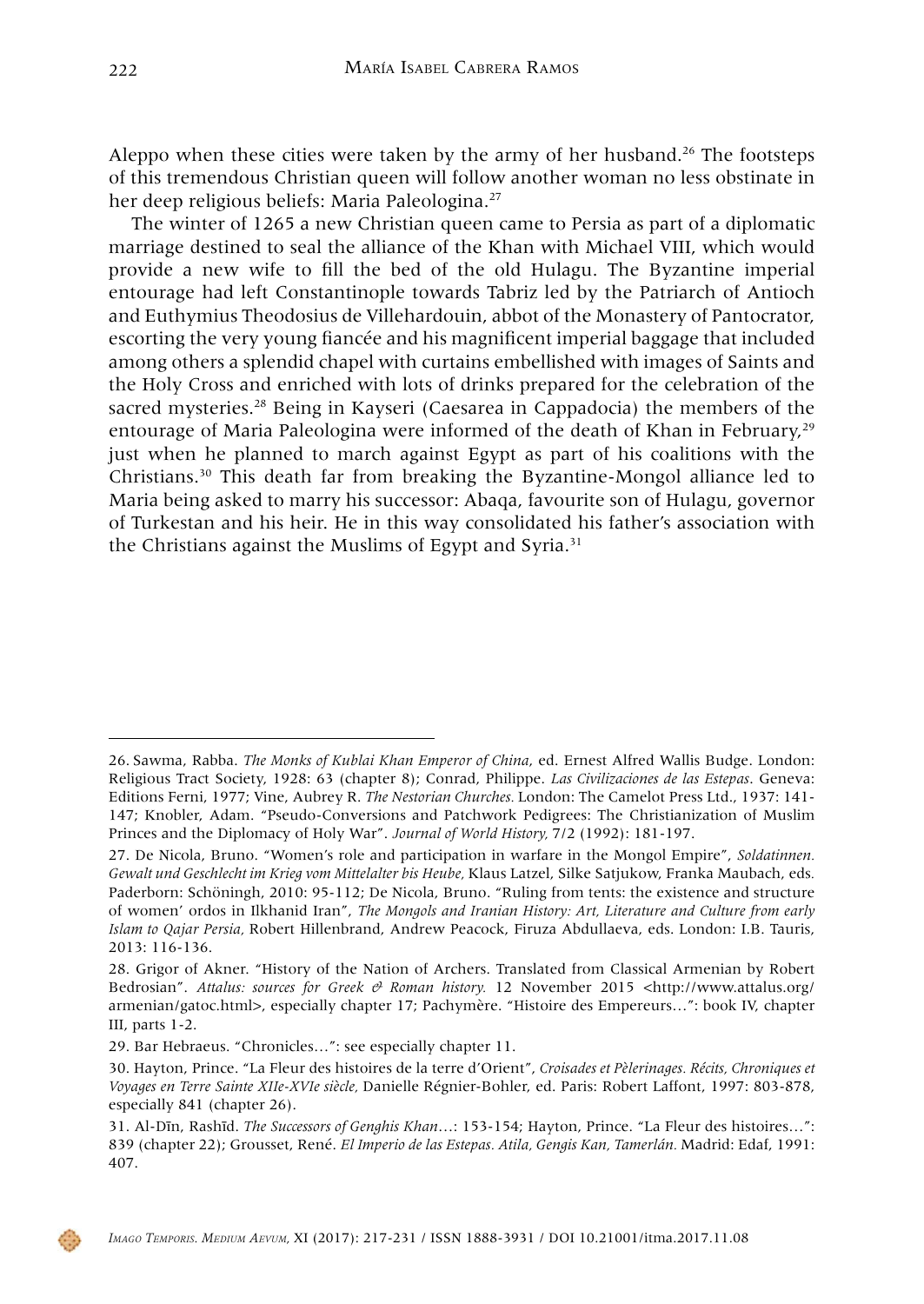# **3. Maria Paleologina and Abaqa Khan: a Christian and a Shamanist against Islam**

The new Ilkhan ruled very prosperously Persia advised, especially, by his Greek wife.<sup>32</sup> However it would take some time for this to happen. For when Maria came to Persia was just seven or eight years old, so its direct influence on the Khan in the early years had to be absent or exercised by the emissaries of her father Michael VIII, or by the servants the latter had positioned in Khan's court to take care of his interests and those of his daughter. Maria will grow in the harem of her husband under the shadow of his powerful and influential wife: Padshah Khatun, daughter of Sultan Terken<sup>33</sup>and will cohabit in it with other Nestorian Christian wives as Nukdan Khatun, mother of Karkatuchani. In other words the little Byzantine princess will grow in a Mongolian environment and the maintenance of her Byzantine identity in such an environment can only be explained by the existence of a small Byzantine court beside her responsible to deal with her training and through this, with her future influence on the Mongol court in favour of Byzantium. But then, an education of Maria under the supervision of the Nestorian wives of Khan explains her seamless integration and harmony with the Nestorian Christians and her little influence among other Eastern Christian communities like the Monophysite Armenians. In any case, as the years went by, this young girl succeeded in turning Abaqa into a protector of Christians until his death. A role, that of the protector of Christians, that had been instilled already by his mother Dokuk Khatun.<sup>34</sup> She died in the summer of 1265 just when Maria appeared in the Mongol court and her death together with the one of her husband a few months ago, cause great consternation among Christians who regarded the couple as a new Constantine and Helen, instruments of vengeance against the enemies of Christ. She was remembered with sorrow and nostalgia, the devout Dokuk, traveling with her church in a tent, ringing the bell during religious ceremonies and accompanied by Armenian and Syrian clerics.<sup>35</sup> The broken hearts of the Christians in Persia soon found solace in a new benefactor and protector: Maria Paleologina. She would be known in the region as Despina Khatun or Bulaghan Khatun.<sup>36</sup> This led to the replacement of a protector with another, a replacement that was perfect to such a degree, that as we have found, the sources sometimes confuse the two of them.<sup>37</sup>

Despina Khatun was revered for her kindness, wisdom and strong leadership by Christians and Mongols in Persia, a great part of them Nestorians. Sources portrayed her as leading a pious life and being quite influential in politics and the religious

<sup>32.</sup> Grigor of Akner. "History of the Nation of Archers…": see especially, chapter 14; Sawma, Rabba. *The Monks of Kublai Khan…:* 45-46 (chapter 3).

<sup>33.</sup> Al-Dīn, Rashīd. *The Successors of Genghis Khan*…: 305.

<sup>34.</sup> Al-Dīn, Rashīd. *The Successors of Genghis Khan*...: 136; Bar Hebraeus. "Chronicles…": see especially chapter 11.

<sup>35.</sup> Grigor of Akner. "History of the Nation of Archers…": see especially chapters 12 and 13.

<sup>36.</sup> Al-Dīn, Rashīd. *The Successors of Genghis Khan*...: 102.

<sup>37.</sup> Bar Hebraeus. "Chronicles…": see especially chapter 11.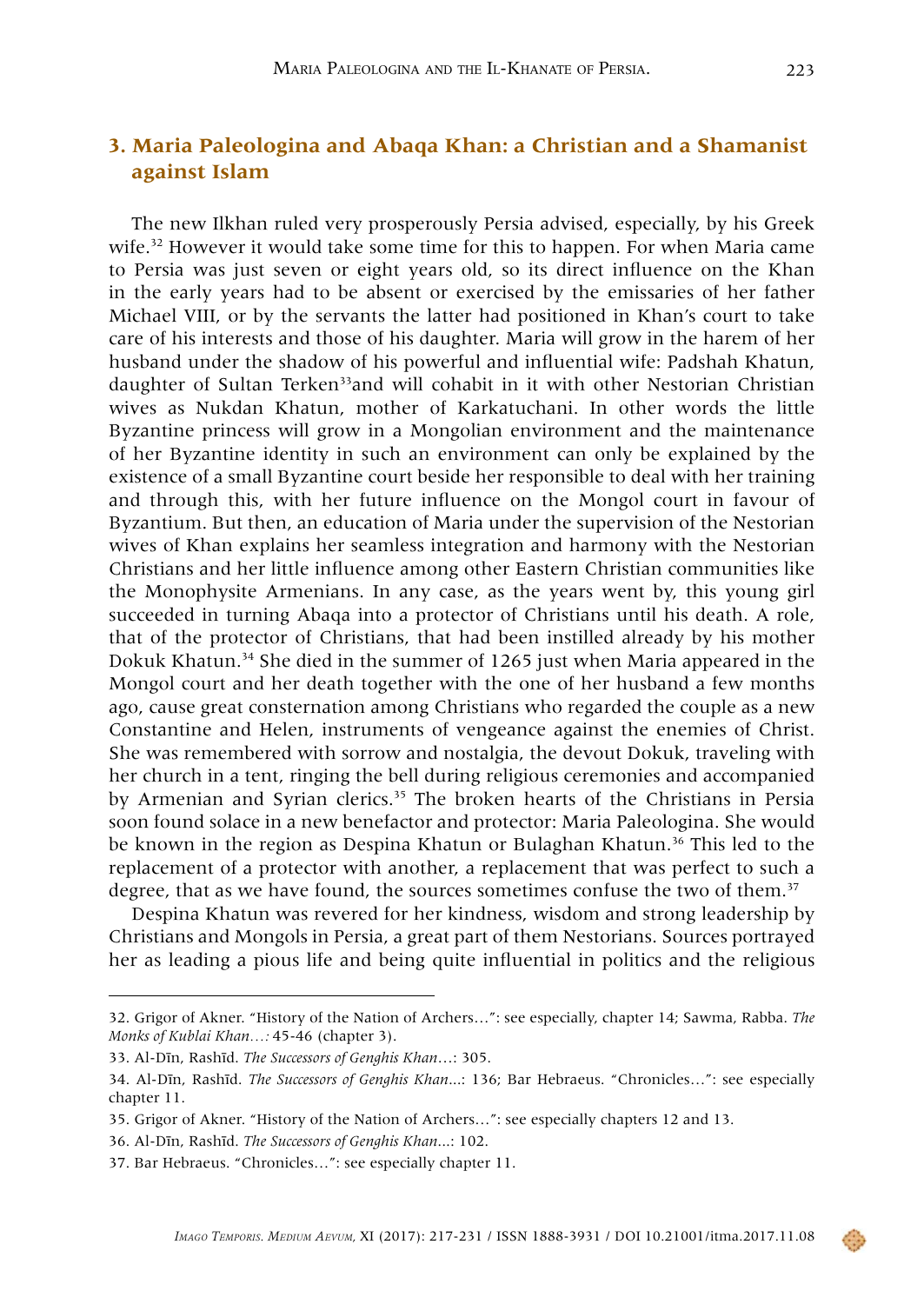perspectives of her husband Abaqa, who was also interested in protecting Christians in his kingdom.38 Yet the devout Maria come to Persia in praise of holiness and demanding that Abaqa had to be baptized before their marriage, failed totally to convert him, only achieving to make her a pagan spouse: καλοί τε καί άγαθοί expression that was used by Homer to refer to the gods. Abaqa was a convinced shamanist and while felt great sympathy for the Christians he did not want to become one.<sup>39</sup> But he needed the Christians to maintain his power and independence against the Islamic powers that he was fighting. Beyond the religious dimension he had clearly seen the political and economic potential around Christianity. Indeed, the main trade routes of his time linking China with the Mediterranean through Persia had their four great stations of arrival in Trabzon, Ayas, Constantinople and Tripoli, cities, all under the control of Christian power united by the Mongol Khanate of Persia either by ties of allegiance, or by political and business alliances. In addition, and like most of the Mongols the Khan did not make any discrimination among Latins, Greeks, Armenians, Nestorians, Jacobites, etc.., for him they all worshiped the Cross.40 This is why he did not hesitate to pact with the Byzantine Michael VIII and with the Latin rulers, while making war with his own race to defend his territories.<sup>41</sup> Above all, he would fight the Seljuk Turks of Anatolia, the real enemy in the East of the Empire, $42$  the ones that the Mongol ruler always had to held off to fulfil his treaty with his father.<sup>43</sup>

The political ambitions and the influence of his wife Despina Khatun determined the government of this Mongol Khan in political, religious, economic and social issues. Thus, Khan limited and in some cases even banned the practice of Islam, promoted Christianity, and ordered that all positions in the government offices were occupied by Christians and Jews (clearly excluding Muslims). His affinity towards Christianity and his interest in its development came to a point where he appointed as Patriarch of the Christians of his empire the Nestorian Uighur of China, Markos.44 The importance of Christianity in this first phase of the history of the Ilkhanate of Persia can be seen as well through numismatics, as the Khan minted coins that showed a Christian cross with an inscription in Arabic that read in the "Name of the Father, the Son and the Holy Spirit, one God".45



<sup>38.</sup> Sparapet, Smbat. *Chronicle*…: 110, 118, 119.

<sup>39.</sup> Sawma, Rabba. *The Monks of Kublai Khan…:* 50 (chapter 4); Hayton, Prince. "La Fleur des histoires…": 841 (chapter 27).

<sup>40.</sup> Fiey, Jean Maurice. *Chrétiens Syriaques sous les Mongols (Il-Khanat de Perse, XIIIIe-XIVe s.).* Leuven: Peeters Publishers, 1975: 13.

<sup>41.</sup> Al-Dīn, Rashīd. *The Successors of Genghis Khan*…: 20, 23, 24, 123, 124, 136, 139, 140, 142, 143, 152, 153, 175.

<sup>42.</sup> Savvides, Alexis G. C. *Byzantium in the near East: its Relations with the Seljuk Sultanate of Rum in Asia Minor. The Armenians of Cilicia and the Mongols. A. D. c. 1192-1237*. Thesaloniki: Byzantine Research Centre, 1981.

<sup>43.</sup> Runciman, Steven. *Vísperas Sicilianas*…: 197.

<sup>44.</sup> Vine, Aubrey R. *The Nestorian Churches*…: 147.

<sup>45.</sup> Luisetto, Frédéric. *Arméniens et autres Chrétiens d'Orient sous la domination Mongole*. Montpellier: Geuthner, 2006: 233. See also: Jackson, Peter. *God's War: A New History of the Crusades*. Cambridge (UK):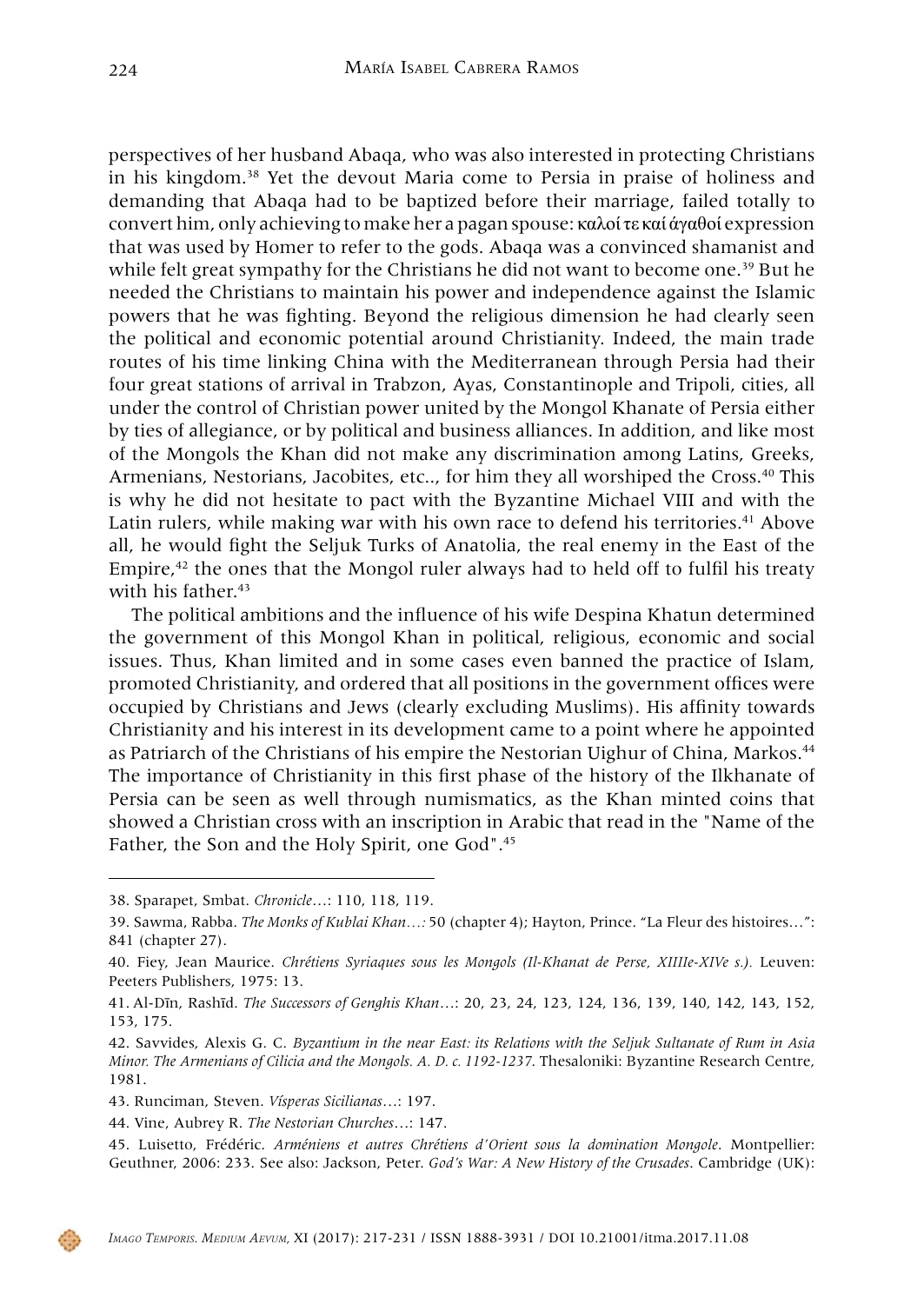Although the Mongols generally showed great tolerance toward all religions in their vast domains and could get to practice a number of them without finding any contradiction in it, in the  $13<sup>th</sup>$  century most of them remained shamanists. Although it is true that Buddhism, Islam and Christianity were becoming increasingly important. Therefore it is not surprising that this religious tolerance linked to the political interests of the Khanate determine the Mongolic tolerance toward the Nestorian missions that penetrated through Turkestan, Mongolia and reached even China and that many Mongols were converted into Christians just when they began to collaborate militarily with the Byzantines.46 In times of Doquz Khatun and Despina Khatun tolerance towards Christianity was transformed into a very clear inclination towards this religion something that allowed new churches and convents to be built in Tabriz, Bartelli, Maragha, Baghdad and Arbil decorated by western Syrians and Greeks with Byzantine paintings.<sup>47</sup>

Meanwhile, as Maria settled in Persia, with some reluctance, like the one shown by the Armenians who feared the influence and power of the "dirty apostate nation of the Greeks" in the domain of Abaqa,<sup>48</sup> her sister Euphrosyne arrived in Mongol lands just a year after marrying Nogai Khan, chief of the Golden Horde.<sup>49</sup> Finally the Byzantine emperor made it in the East protecting the backs of his empire in Asia. Meanwhile, the other Mongol alliance of Michael VIII, the one linking his empire with the Golden Horde that dominated the steppes of the black Sea, also begun to bear fruit. Shortly before locking the alliance, Khan Nogai had crossed the Danube with his men making the Byzantine forces flee and devastating the cities of Thrace. But now, finally by achieving the marriage of another of his bastard children with Nogai, the Byzantine sovereign secured the tranquillity against the Mongolic incursions into the Balkans and at the same time he made Khan of the Golden Horde a possible ally against to Venetians and Genoese, whose business interests in Black Sea could be damaged in case they provoked the lord of the Golden Horde. Now, thanks to one of his wives that was a Christian, Djaylak, the Khan of the Golden Horde, also begun to show favour to the Christians.<sup>50</sup> This alliance was very profitable for the Empire. Nogai helped militarily the Empire in 1273 and 1279 by defending it from the Bulgarians and in 1282 when he sent 4,000 soldiers to Constantinople to fight the Despot of Thessaly, John. Only sporadically the relationship between son in law and father in law was spoiled when the latter remained closer to Hulagu and his other son: Abaqa. Nogai did not consider any of the two Mongol leaders as his friends as the former had led to the death of his father

Cambridge University Press, 2005.

<sup>46.</sup> Gregoras, Nicephorus (Γρηγοράς, Νικηφόρος). *Ρωμαïκή Ιστορία*…: 119-121.

<sup>47.</sup> Fiey, Jean Maurice. *Chrétiens Syriaques…:* 85-97.

<sup>48.</sup> Grigor of Akner. "History of the Nation of Archers…": see especially, chapter 17.

<sup>49.</sup> Vásáry, István. *Cumans and Tatars. Oriental Military in the Pre-Ottoman Balkans, 1185-1365*. Cambridge (UK): Cambridge University Press, 2005: 79; Pachymère. "Histoire des Empereurs…": chapter III, part V. 50. Grousset, René. *El Imperio de las Estepas*…: 441.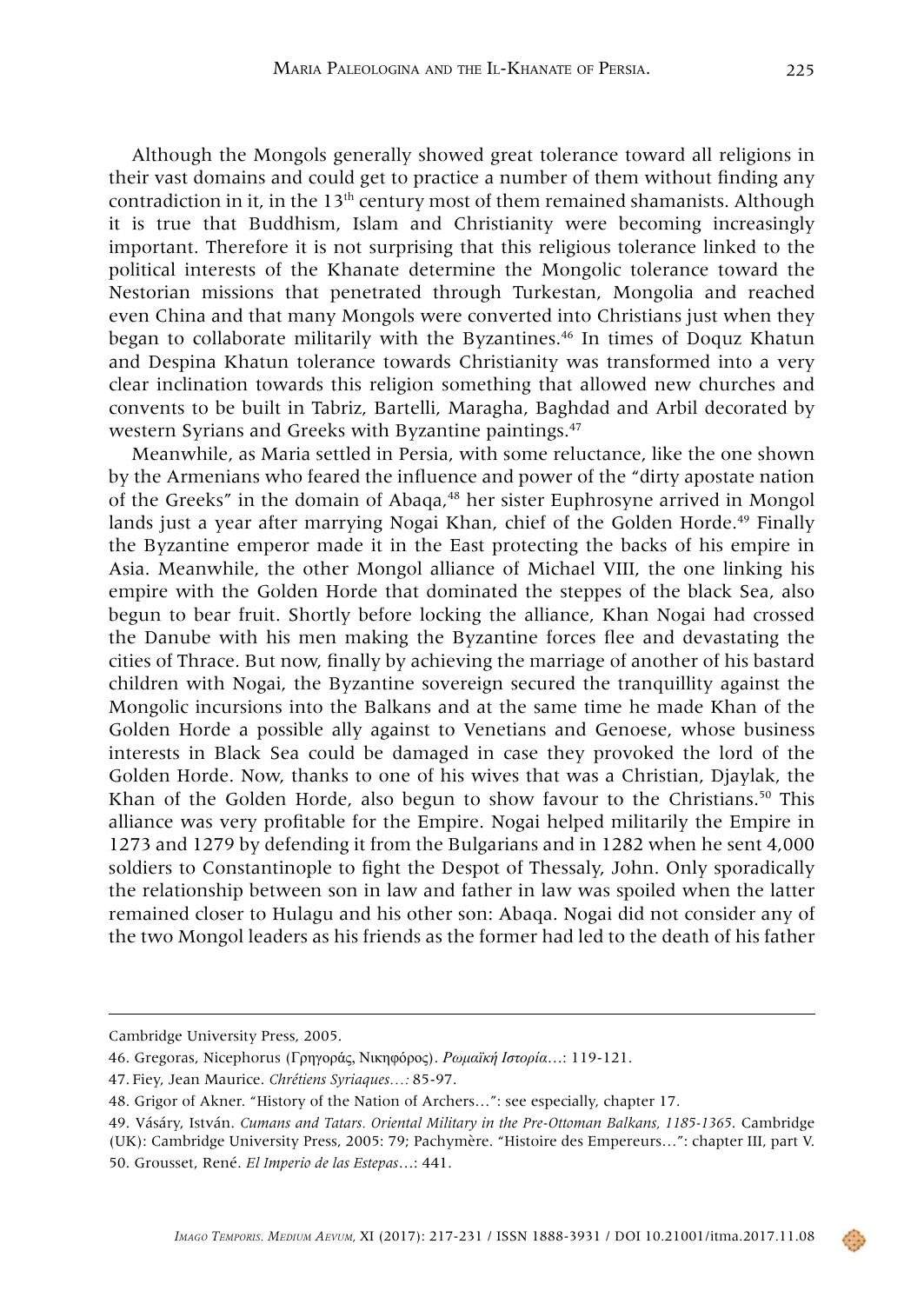and the second caused him to lose an eye in Tbilisi.<sup>51</sup> Years later it would be Nogai himself who initiated an approach to Abaqa sending to his court his wife Chubei and his son Torai with an emir to ask one of his daughters as a wife for Torai, an attempt for a matrimonial bond and an alliance that ended successfully.52

Behind the political arrangements and diplomatic manoeuvres of Abaqa can be seen the long hand of his father in law Michael VIII acting through his pious daughter Maria. The Byzantine-Mongol alliance was always in force until the death of the Mongol Khan although more than a few enemies of Byzantium tried to end it, as was the case of Charles of Anjou. He, fearing an alliance of the Byzantines with the Turks approached Abaqa who received his embassy politely, but luckily for Constantinople nothing more than this. The Mongol ruler wanted to establish relations with the Latins, but provided that these should not hurt his relationship with his father in law. Along with Michael and upon request of the king of Armenia, the King of Aragon and Pope Clement IV, Abaqa offered to help the passage of the Eighth Crusade to the Holy Land.<sup>53</sup> Via the king of Armenia, Khan sent letters to the Pope and the Christian kings of the West asking for troops to carry out the crusade mission, but they always responded indecisively.<sup>54</sup>

 Anyway, Abaqa could not engage in any business as he was too busy holding off the Golden Horde.55 In 1268 he went further in his pro-Christian diplomatic gamble and promised an alliance of perpetual peace between himself and the Holy Roman Church and he also offered to conquer the Holy Land.56 The truth is that his promise was unrealistic because in that moment he was totally unable to help as it was demonstrated by his disastrous attempt to rescue Alexandria and his embarrassing attempt to assist the small Catalan crusade arrived at Acre in 1269. Mongol Khan despite his wish to ingratiate himself with the Christians had to face serious dangers threatening his status, like the war that his cousins had started from the house of Jagatai invading his eastern lands, and also he had to ingratiate himself with his uncle and master, the great Kublai Khan of China. After defeating his cousins in 1270, Abaqa wrote to Louis to assure him of his military aid as soon as the crusade came to Palestine but the French went to Tunisia where the Mongols were unable to help. He did, however, help Prince Edward of England who alarmed by the luck of the French king, requested assistance from the Mongols. In mid-October 1271 the Mongol ruler sent a detachment of twenty thousand



<sup>51.</sup> Vásáry, István. *Cumans and Tatars…:* 79; Gregoras, Nicephorus (Γρηγοράς, Νικηφόρος). *Ρωμαïκή Ιστορία*…: 164.

<sup>52.</sup> Al-Dīn, Rashīd. *The Successors of Genghis Khan*…: 129.

<sup>53.</sup> *La Gran Conquista de Ultramar…*: 257.

<sup>54.</sup> Hayton, Prince. "La Fleur des histoires…": 844; Aigle, Denise. "The Letters of Eljigidei, Hülegü, and Abaqa: Mongol overtures or Christian Ventriloquism?". *Inner Asia,* 7/2 (2005): 143-162; Runciman, Steven. *A History of the Crusades.* Cambridge (UK): Cambridge University Press, 1995 (3 volumes); Richard, Jean. *The Crusades, c. 1071- c. 1291.* Cambridge (UK): Cambridge University Press, 1999.

<sup>55.</sup> D'Ohsson, Abraham Constantin Mouradgea. *Histoire des Mongols depuis Tchinguiz Khan jusqu'a Timur Béc*. La Haye-Amsterdam: Les frères Van Cleef, 1834-35: III, 539-542; Atwood, Christopher Pratt. *The Encyclopedia of Mongolia and the Mongol Empire*. New York: Facts On File, 2004.

<sup>56.</sup> Tisserant, Eugène. "Une letter de l'Ilkhan de Perse Abaga addressee en 1268 au Pape Clément IV". *Le Muséon,* 59 (1946): 547-556.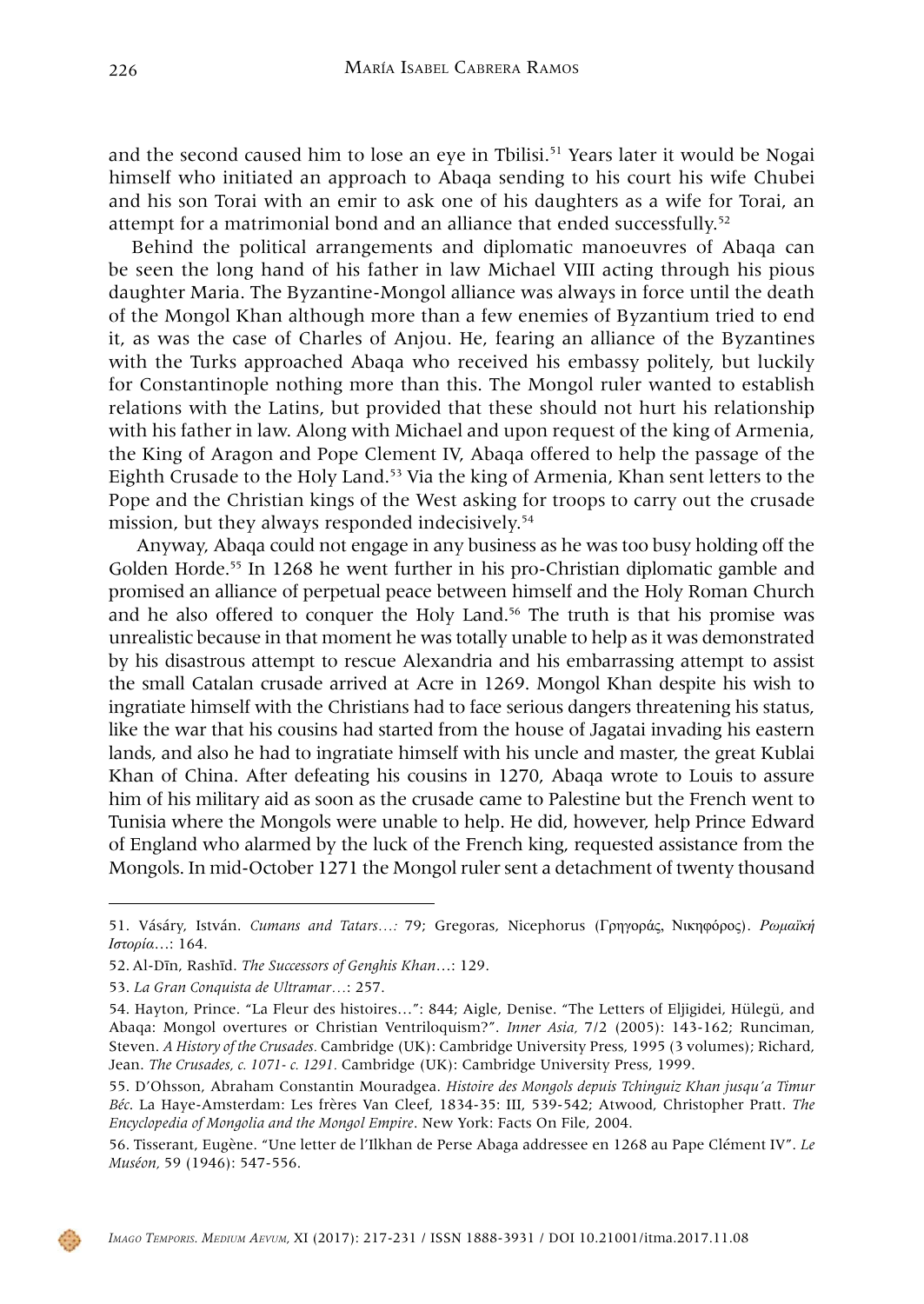horsemen of the Anatolian corps that advanced into Syria, defeating the Turkoman troops that were protecting Aleppo and passing like a simoom on Maarath an-Numan and Apamea. The Muslims of the area were alarmed of the Mongol advance but the head of the Mamluks, Baibars, was not. Baibars requested reinforcements from Egypt and when he advanced northward on November 12 the Mongols turned around as they were not strong enough to face all the Mamluk army, even less after being betrayed by their Anatolian Turks vassals who fled loaded with a big booty leaving the Mongols alone literally in a moment of danger.

In the modus operandi of Abaqa's diplomacy can be observed the repetition of a single pattern, he always used to act in response to the calls for alliance or partnership of the Christians, but in 1273 the one looking for a coalition was him, fearing a possible attack by Baibars. He sent a letter to Edward now the King of England asking for a new crusade, the response was polite but negative. In 1274 Mongol emissaries arrived at the Council of Lyon and they barely received a friendly response from the Pope and his Curia who failed to see that the kingdom of Abaqa, secretly from Islam, opened them two interesting possibilities: to press the Muslims from both fronts and to evangelise many of his subjects. The Mongol Khan's offer to provide assistance to Michael VIII, facilitating the passage of Christian troops through the Turkish Asia Minor to recover the Holy Land was ignored. In 1276 the ruler of Persia carried out a new attempt to approach the Latins through two Georgian brothers, John and James Vaseli. They landed in Rome and in the courts of France and England with a letter in which Khan apologized for not being more effective in 1271 but despite the good Mongol provision neither the English ruler Edward nor Philip III of France and even less the Pope showed interest in organizing a new holy war in the East.<sup>57</sup> The most suitable for initiating one: the Pope was under the dark influence of Charles of Anjou who was then negotiating with the Mamluks and hated the Mongols, allies of his sworn enemies: the Byzantines and the Genoese. In the meantime, while Abaqa displayed his diplomatic mantle at the foot of most Christians more to fight the Mamluks and safeguard his territories than to become himself or let the conversion of his people to Christianity, Maria Paleologina, his wife, was the centre of many miraculous events that did nothing but increase her devotion to the Eastern Christians. In 1279 the 'Great Queen' realizing that Christians had stopped practicing the procession of Maragha, by which the waters were blessed on the banks of the river Safi the day of Epiphany, because of the intense cold and the disputes that her subjects had with the Arabs, she went in person to the city of Maragha. Once there, she ordered the procession of the Christians according to the custom, with crosses hanging from the lances of their leaders, and it seems that after the procession had started, the 'Divine Grace' visited the believers. As if a miracle had happened, suddenly the force of the cold decreased and the grass began to grow causing great joy among the Mongols concerned about the fate of their hungry horses and among the Christians satisfied by the miraculous triumph of their faith.<sup>58</sup> For some researchers, this event did not happen with Despina but with Qutai Khatun, one of the



<sup>57.</sup> Sparapet, Smbat. *Chronicle*...: 120.

<sup>58.</sup>Bar Hebraeus. "Chronicles…": see especially chapter 11.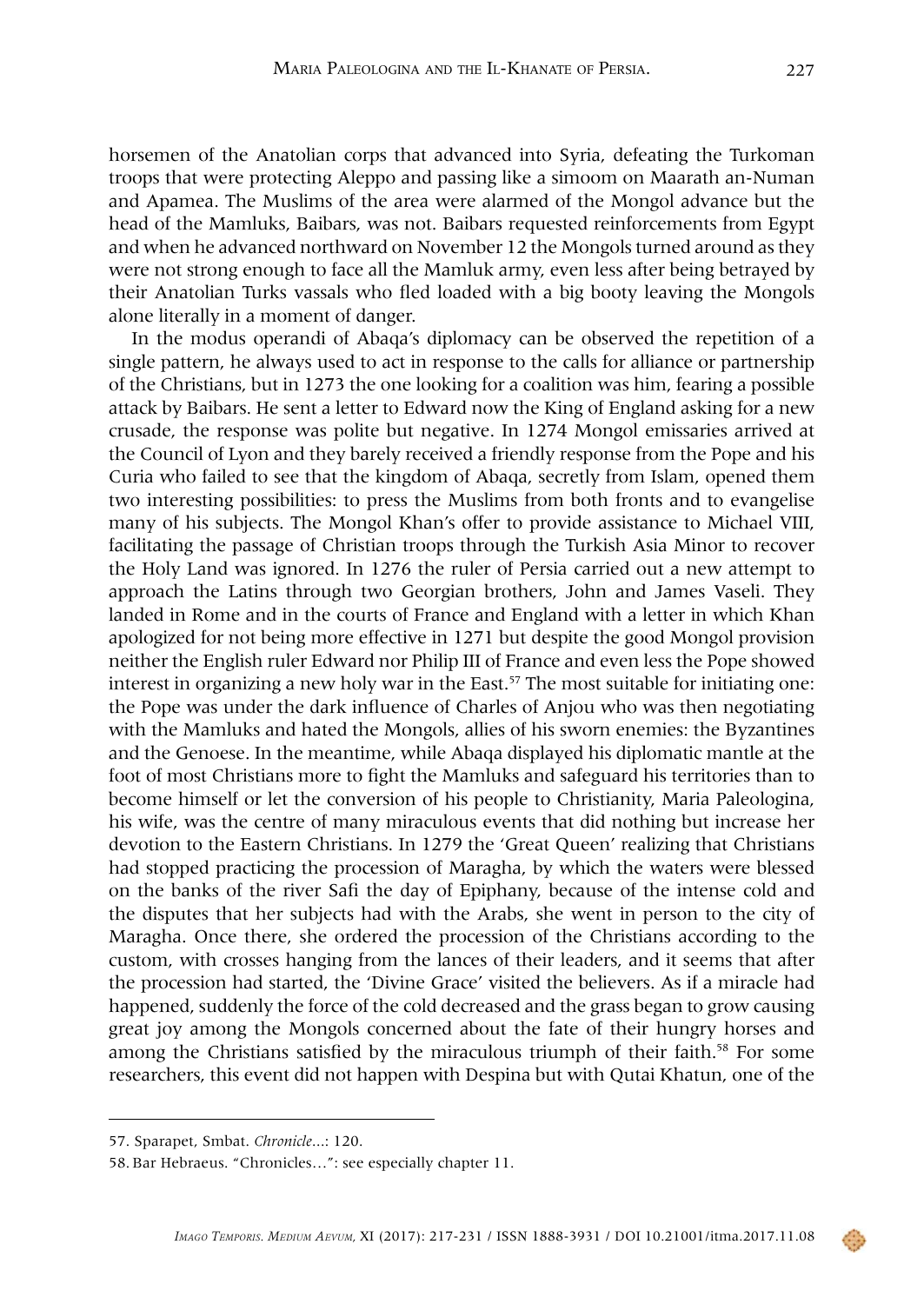women of Hulagu and mother of Tekuder.<sup>59</sup> But according to our opinion, it should be remembered that on the date on which the event occurred, the 'great dame' of the Khanate of Persia was Despina Khatun, or Maria Paleologina, not Qutai Khatun who became important in the Mongol court when her son ascended to the throne in 1282.

Then Baibars died, the greatest enemy of the Latins and the Mongols. Both could have taken advantage of the fact that he was succeeded by his weak son Baraqa, but they did not.60 Although Abaqa and his vassal Leo III of Armenia continued to beg the Latins asking them to form an alliance and a new crusade, his pleas barely resonated in the West where they were only answered by the Order of Malta and the lands of Edward I, who anyway had no funds to do anything. Meanwhile, Charles of Anjou echoed and attempted a partnership with the Venetians, the Templars and the court of the Mamluks. Finally, a true Christian-Mongol expedition was launched, composed of 200 Hospitaller Knights, some Cypriots Knights and two Mongol armies, one commanded by Abaqa himself and another by his brother Mangu Timur. They all moved to Syria in September 1281 managing to invade the land of Aleppo, Hamas and Emesa and causing great damage to the Saracens.<sup>61</sup> This was the last Latin-Mongol military partnership, as Abaqa retired after this to his homeland and the 1st of April, 1282 he died. According to some sources this happened while he was in a state of delirium tremens, induced by excessive consumption of alcohol (something common among the Mongol chiefs) and according to others, he was poisoned for his intolerance towards Islam. $62$  With this death the plans of partnership between the Khanate of Persia, the Byzantines and the Latins are over, the situation of the Christians in the region takes a radical turn and the life of Maria Paleologina is back to the hands of fate.

# **4. The Il-khanate of Persia: from the preponderance of Christianity to the triumph of Islam**

In order to seize the power, the brother of Abaqa, the Muslim Tekuder, began to persecute the Christians that until then were protected by Abaqa and Maria.<sup>63</sup> Such was the cruelty with which they were treated thereafter that Arghun, son of Abaqa, did not hesitate to go to Kublai and inform the Great Khan of the Tartars that his uncle had left the path of his ancestors to be a Saracen, with many Tartars

<sup>59.</sup> Fiey, Jean Maurice. *Chrétiens Syriaques…:* 38.

<sup>60.</sup> Winter, Michael; Levanoni, Amalia, eds. *The Mamluks in Egyptian and Syrian Politics and Society*. Leiden-Boston: Brill, 2004.

<sup>61.</sup> Tyr, Guillaume de. "Historia rerum in partibus transmarinis gestarum (History of deeds done beyond the Sea". *Fordham University*. September 1998. 14 May 2016 [<http://www.fordham.edu/halsall/basis/](http://www.fordham.edu/halsall/basis/GuillaumeTyr5.asp) [GuillaumeTyr5.asp>](http://www.fordham.edu/halsall/basis/GuillaumeTyr5.asp).

<sup>62.</sup> Boyle, John Andrew, ed. *The History of Iran. Vol. 5. The Saljuq and Mongol Periods.* Cambridge (UK): Cambridge University Press, 1968: 364; Hayton, Prince. "La Fleur des histoires…": 845.

<sup>63.</sup> Grigor of Akner. "History of the Nation of Archers…": see especially, chapter 16.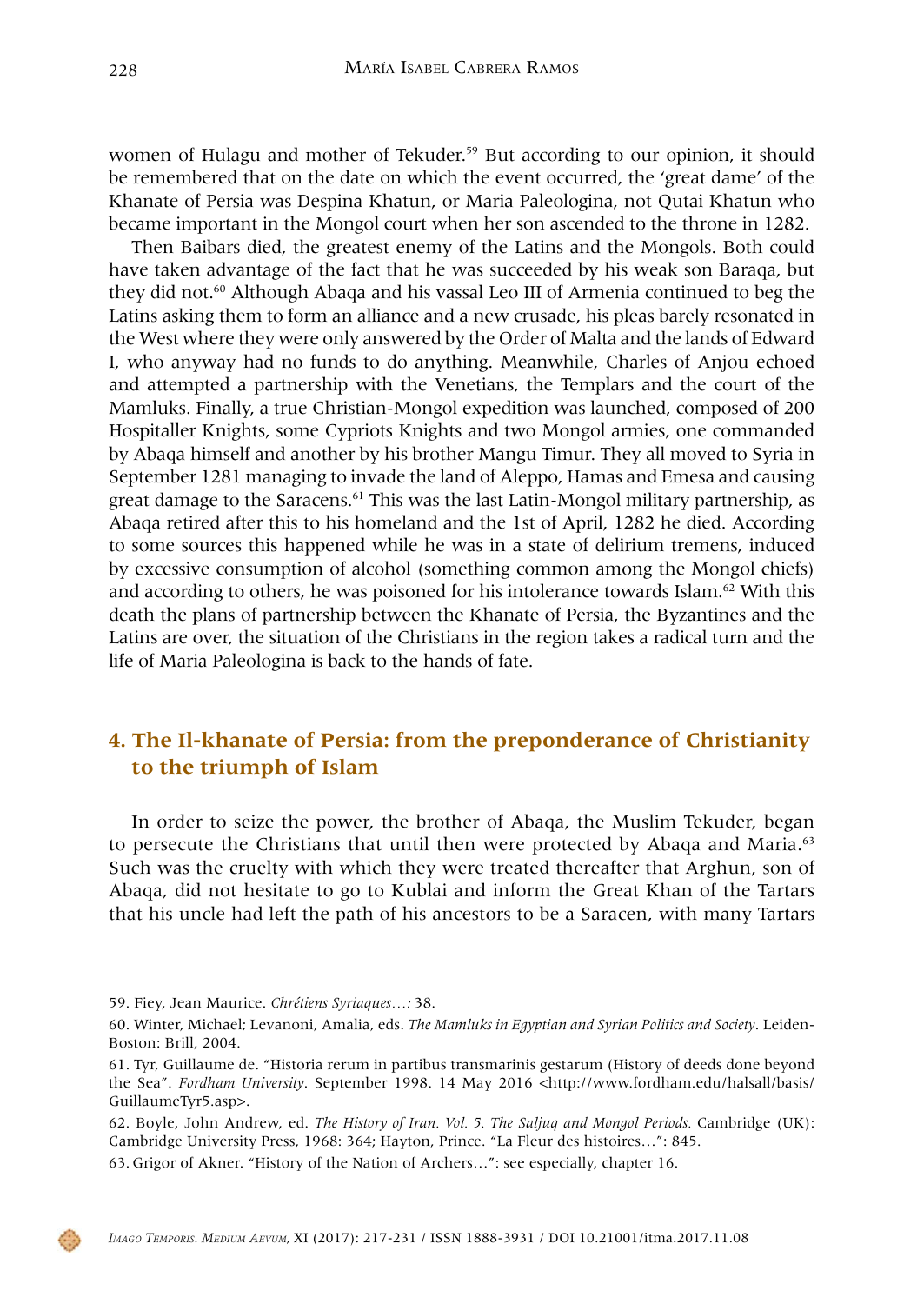following him.64 But nothing and nobody stopped Tekuder. The Mongol court of Persia is full of tense moments now and Persian sources mention the wedding of Maria Paleologina with her stepson Arghun, whom he had to protect from the lust of his uncle with a purely nominal marriage.<sup>65</sup>

However it is known that for some time Maria was enclosed, but there is also evidence that she was frequently visited by her nephew Baidu Khan in her ordo (nomadic palace) who was very interested in the stories about Christianity. After all, Arghun, the stepson of Maria, after winning back the power from his uncle, rebuilt numerous churches and at the request of the kings of Armenia, Georgia and other Christians ensured that he would recover the Holy Places of Christendom with the help of the Eastern Christians.<sup>66</sup> It was a return to the policy of alliance with the Christians, launched by his father who consolidated it under the influence of Maria Paleologina. For this reason he wrote to Pope Honorius IV in 1285 for common action but without receiving any response.67 Two years later the Il-khanate of Persia decided to send an embassy to the West with Rabban Sauma that passed through Constantinople where at that time Maria was still living, and was very well received. In Rome it was ignored, the Genoese praised it and in France and England nobody assured them of anything.68 By then, the Mamluks were preparing to extinguish the last Crusaders states in Syria and in the West no one was doing anything. Finally Arghun, the 'friend of the Christians', $69$  disappointed by the lack of interest of the West to preserve the Latin East, did nothing more.

Arghun would be succeeded by his brother Gaykhatu. The latter would in turn be succeeded by his cousin Baidu as Khan in 1295 and although he ruled only five months he showed an excellent disposition toward Christians largely thanks to Despina Khatun whom he knew and respected for many years and thanks to her influence he formed a good opinion of Christians, allowing them to have chapels and sound the bells in their tents during his government. It even seems that he used to say in his inner circle that he was a Christian and as proof he used to wear a cross around his neck, but did not dare to show his preference for the Christians too openly. The Muslims did not appreciate him less for his inclination towards Christians as under his reign they were not underprivileged.<sup>70</sup> The Ilkhan that succeeded him, Ghazzan, the grandson of Abaqa adopted Islam as the official

<sup>64.</sup> Hayton, Prince. "La Fleur des histoires…": 846.

<sup>65.</sup> Al-Dīn, Rashīd. *The Successors of Genghis Khan*…: 102.

<sup>66.</sup> Sawma, Rabba. *The Monks of Kublai Khan…:* 42-61, 72-75; Hayton, Prince. "La Fleur des histoires…": 847.

<sup>67.</sup> Lupprian, Karl-Ernst. *Die Beziehungen der Päpste zu islamischen und mongolischen Herrschern im 13. Jahrhundert anhand ihres Briefwechsels*. Vatican: Biblioteca Apostolica Vaticana, 1981: 229, 239, 246.

<sup>68.</sup> Sawma, Rabba. *The Monks of Kublai Khan…:* 53-61.

<sup>69.</sup> Montecroce, Ricoldo of. "Itinerarium", *Peregrinatores medii aevi quatuor*, ed. Johann Christian Moritz Laurent. Leipzig: Hinrichs, 1873: 121.

<sup>70.</sup> Bar Hebraeus. "Chronicles…": see especially chapter 11.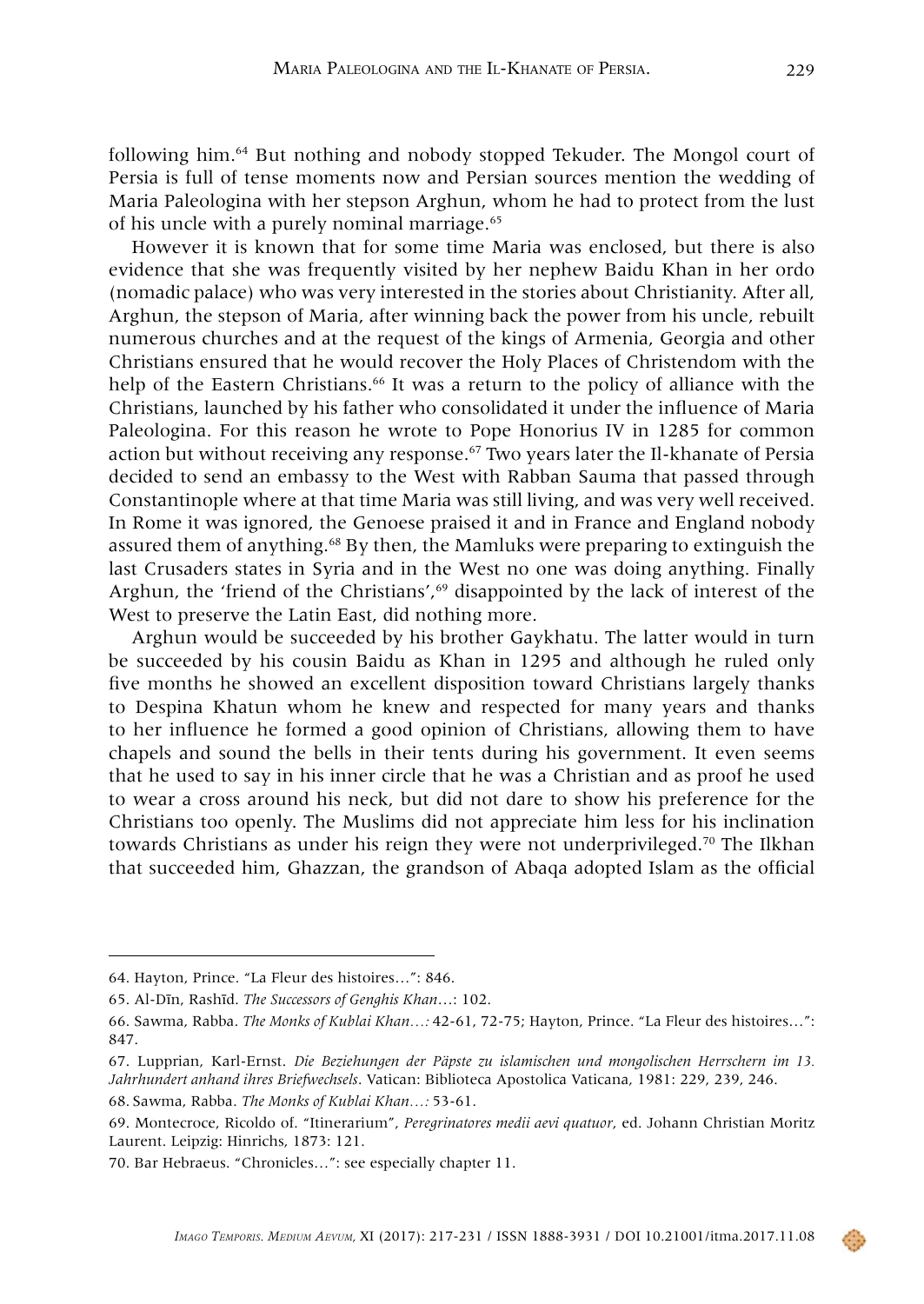religion for his state despite having been educated by Despina Khatun.71 Despite his conversion, the new Mongol ruler remained a friend of the Christians, distrusting Egyptians and Turks, but no more embassies were sent to or received from the West. The West due to its lack of interest not only lost the opportunity to save the last crusader states, but also to evangelize much of the East. And what seemed to be the chance at the time of Despina Khatun, for Persia to turn into a Christian power was lost. Persia eventually became an intolerant Muslim state.72 1291 was the end of the crusades and the Mongols considered this event as a final victory of Islam over Christianity and tended to renounce Christianity and all the figures that represented it so well as Despina Khatun.

But back to Maria Paleologina or Despina Khatun and her delicate situation in the Mongol court after the death of her husband and the rise of his brother, the Muslim Tekuder, who saw Maria as part of his rightful inheritance, therefore, she had no doubts to flee to Constantinople the moment she could. Her brother in law, apart from distributing everything he found among his barons, did not hesitate to take and make his all the women of his brother, something that deproved even many of his own people.73 But Maria escaped in time from his control and return to Constantinople.

# **5. A Mongol Khatun in Constantinople: Maria Paleologina and the founding of Saint Mary of the Mongols**

Fifteen years after her departure young Khatun returned to her home in the Byzantine capital to learn of the death of her father Michael VIII and the accession to the throne of her brother Andronicus II Palaeologus. According to some sources Andronicus tried to marry her again with another Mongol khan, something she refused joining a monastery. Actually, her brother married another Maria, his own illegitimate daughter, with Tokhta or Tojta, Khan of the Golden Horde, but not his sister. He received his sister with great honors in the Byzantine capital and he also granted her the title of 'Princess of the Mongols'. She was unmoved by the pageantry of the court in Constantinople and decided to embrace the religious life. Over an old church she restored, she founded the Monastery of Theotokos Panaghiótissa (literally: "All Saint Maria") in 1285, known as Saint Mary of the Mongols (Panagia Mouchliōtissa) where she remained as Ktētorissa, 'founder' of it until her death.74 It

<sup>71.</sup> Savory, Roger M. "Relations between the Safavid State and its Non-Muslim Minorities". *Islam and Christian. Muslim Relations*, 14/4 (2013): 435-458.

<sup>72.</sup> Frothingham, Octavius Brooks. *Oriental Religions and their relation to universal religion. Persia*. London: Trubner and Co., 1885: 526.

<sup>73.</sup> Polo, Marco*. Viajes*, ed. María de Cardona, Suzanne Dobelmann. Madrid: Espasa Calpe, 1998: 204- 205.

<sup>74.</sup> Van Millingen, Alexander. *Byzantine Churches of Constantinople*. London: J. Murray, 1912; Nicol, Donald. *The Last Centuries of Byzantium, 1261-1453.* Cambridge (UK): Cambridge University Press, 1993;